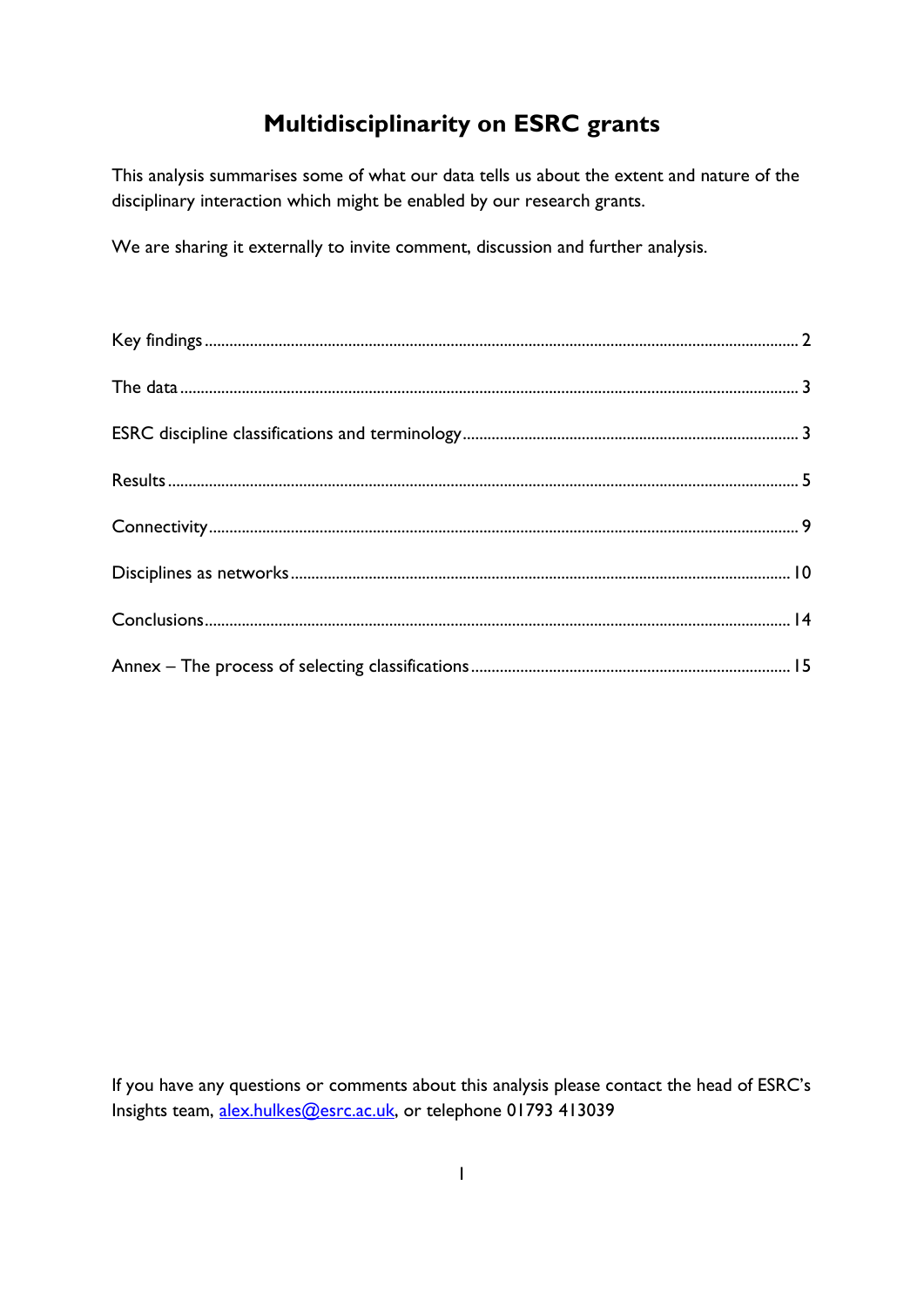# <span id="page-1-0"></span>**Key findings**

- 70% of ESRC grants are in some sense multidisciplinary, and more than three quarters of ESRC funding has a multidisciplinary aspect.
- More than a quarter of ESRC grants extend into disciplines outside ESRC's remit
- On its own, the presence of multidisciplinarity on a grant has no reliably measureable effect on the chance of that proposal being funded.
- Key areas of disciplinary interaction outside social science are health and medicine, ICT, and media studies.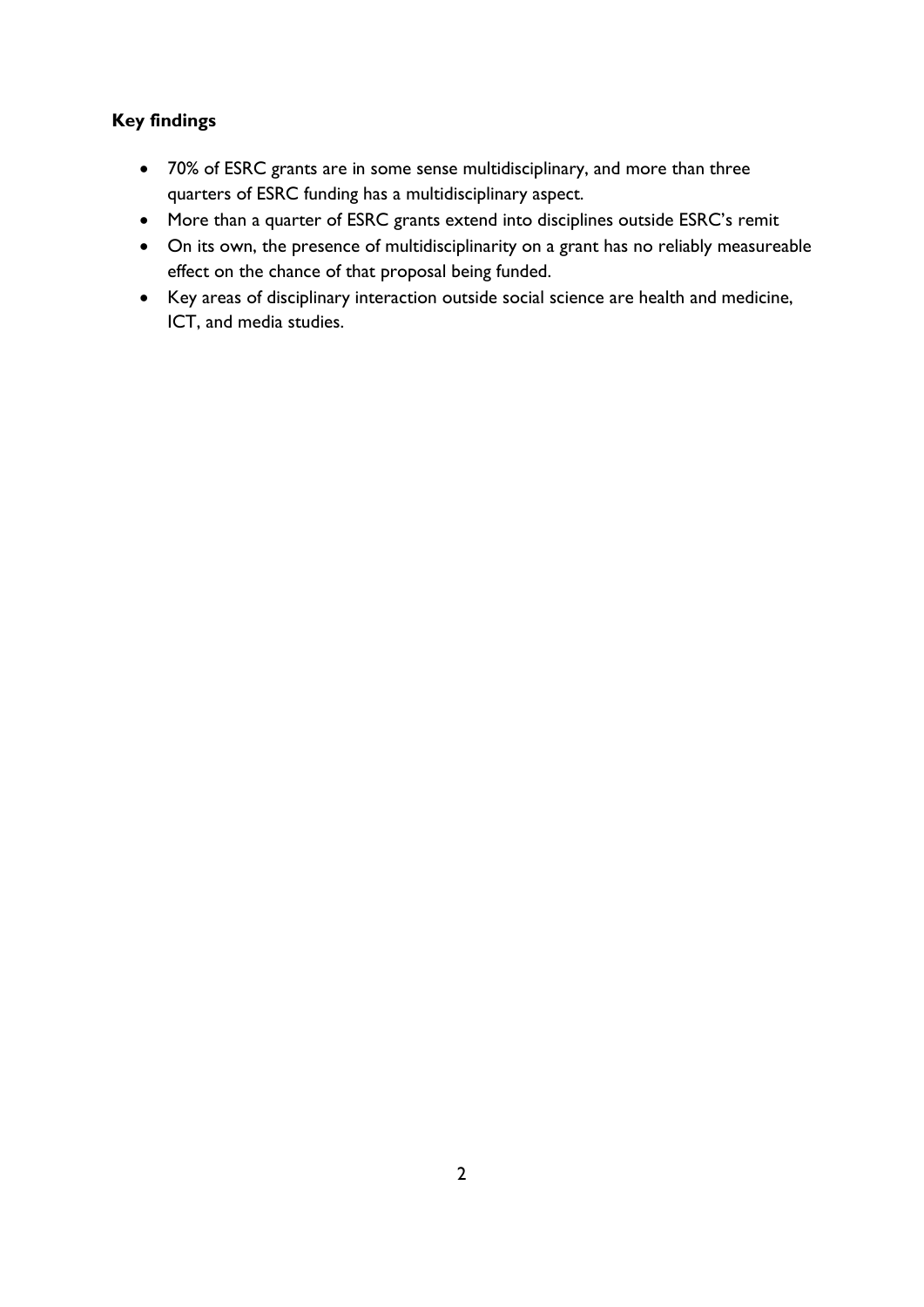# <span id="page-2-0"></span>**The data**

This analysis is based on all ESRC research grants authorised from April 2011 to September 2017. In this context 'research grant' means anything that is not a training grant or a fellowship grant, and it includes KE activities, infrastructure and anything else that would not normally be funded through the other grant types. The total number of grants it draws on is just over 2000.

Some grants have no discipline data (for example ESRC Impact Acceleration Accounts, although these will inevitably be multidisciplinary) and so are excluded, removing about 50 grants. There is also a very small number of grants for which ESRC acted as a kind of issuing agent on behalf of another council and so which are mostly or perhaps entirely out of our remit. These are included in the analysis.

# <span id="page-2-1"></span>**ESRC discipline classifications and terminology**

The disciplines used here to describe the subject focus of each project are the 19 core ESRC subject classifications applied to grant proposals by our applicants:

- o Area Studies
- o Demography
- o Development studies
- o Economics
- o Education
- o Environmental planning
- o History [that is, social and economic history]
- o Human Geography
- o Law & legal studies
- o Linguistics
- o Management & business studies
- o Political science and international studies
- o Psychology
- o Science and Technology Studies
- o Social anthropology
- o Social policy
- o Social work
- o Sociology
- o Tools, technologies and methods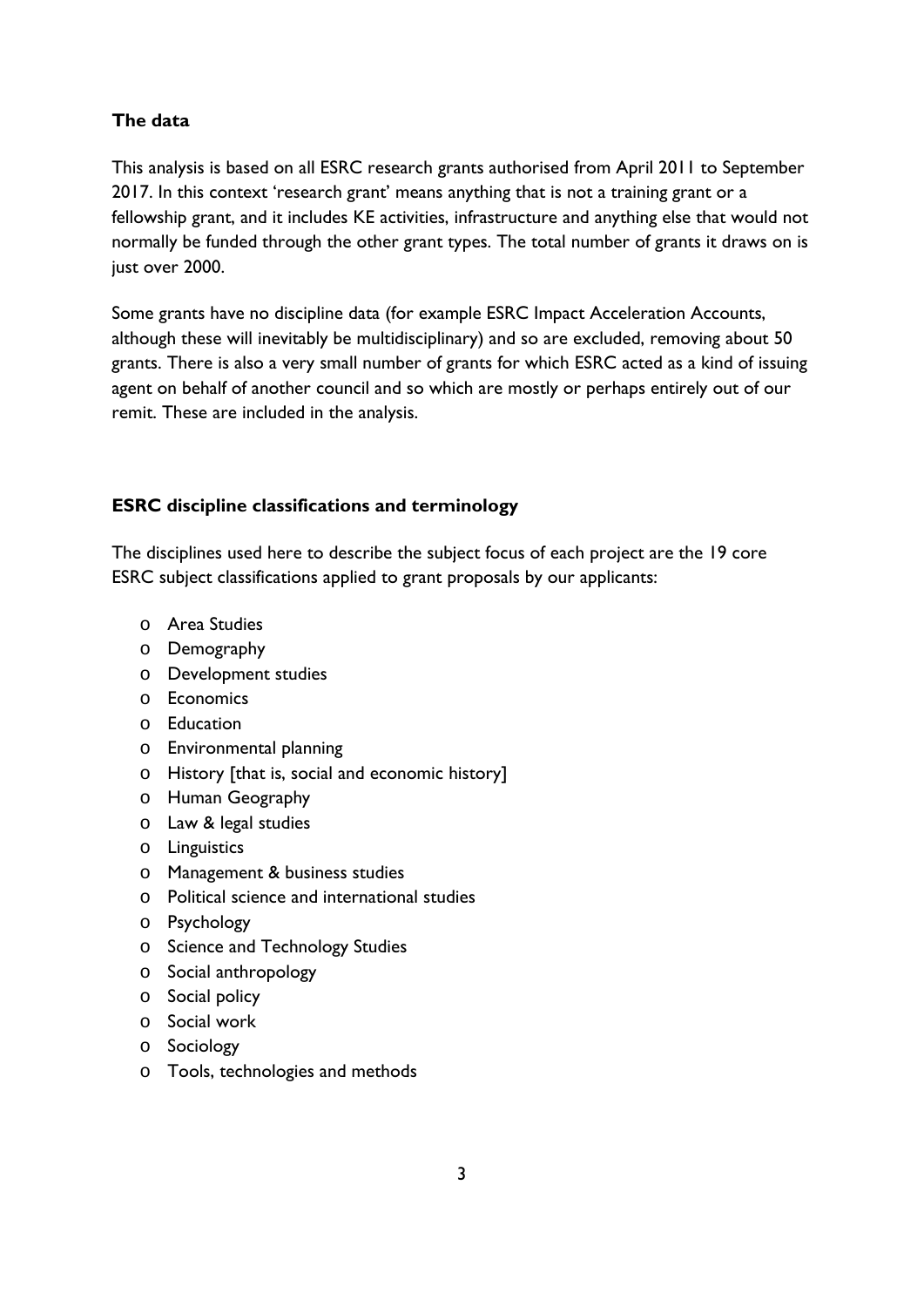There is no limit to the number of subject classifications that can be added to a proposal, although one primary discipline must be selected. There is no obvious strong incentive to over- or under-classify a proposal by adding more subjects than are needed to describe the project's reach, or too few to achieve the same end.

As well as the subjects which describe the 19 ESRC disciplines, applicants are able to select subjects associated with other councils. It is not clear whether they do so consistently. If there is a bias in the selection processes it seems likely that it will work to under-represent other councils' classifications on grants, for two reasons. Firstly, applicants may believe that if they classify a proposal using too many non-ESRC subjects, that proposal might be considered out of remit (not true by the way). And secondly, applicants may simply not want to navigate through dozens of unfamiliar potential subjects to find the most appropriate combination for their proposal.

Overall we do not know what drives applicant behaviour when deciding which and how many subject classifications to add to a proposal (see annex for a discussion of what is probably not happening with the latter) but in general the classifications we see appear to reflect proposal content quite reliably.

Because each subject classification relates to a discipline, the presence of more than one discipline on a proposal can be understood literally only as indicating that the project described in the proposal could not, in the opinion of its principal investigator, satisfactorily be described with reference to just one discipline. Whether the project is multi-, inter-, cross-, trans-… disciplinary, each of which could be signified by the association of more than one discipline with a proposal, we cannot determine using just this data.

While it is inaccurate to say that this analysis describes the degree of multidisciplinarity in the ESRC portfolio, it would be more inaccurate to say that it does something other than that<sup>[1](#page-3-0)</sup>. As the lesser of two evils, the terminology used from here on is strictly one of multidisciplinarity, with the understanding being that other types may be signalled by the use of more than one discipline classification in association with a project.

-

<span id="page-3-0"></span><sup>&</sup>lt;sup>1</sup> Alternatively this could be seen as an analysis of the absence of single discipline work. This is still more correct but is probably needlessly convoluted.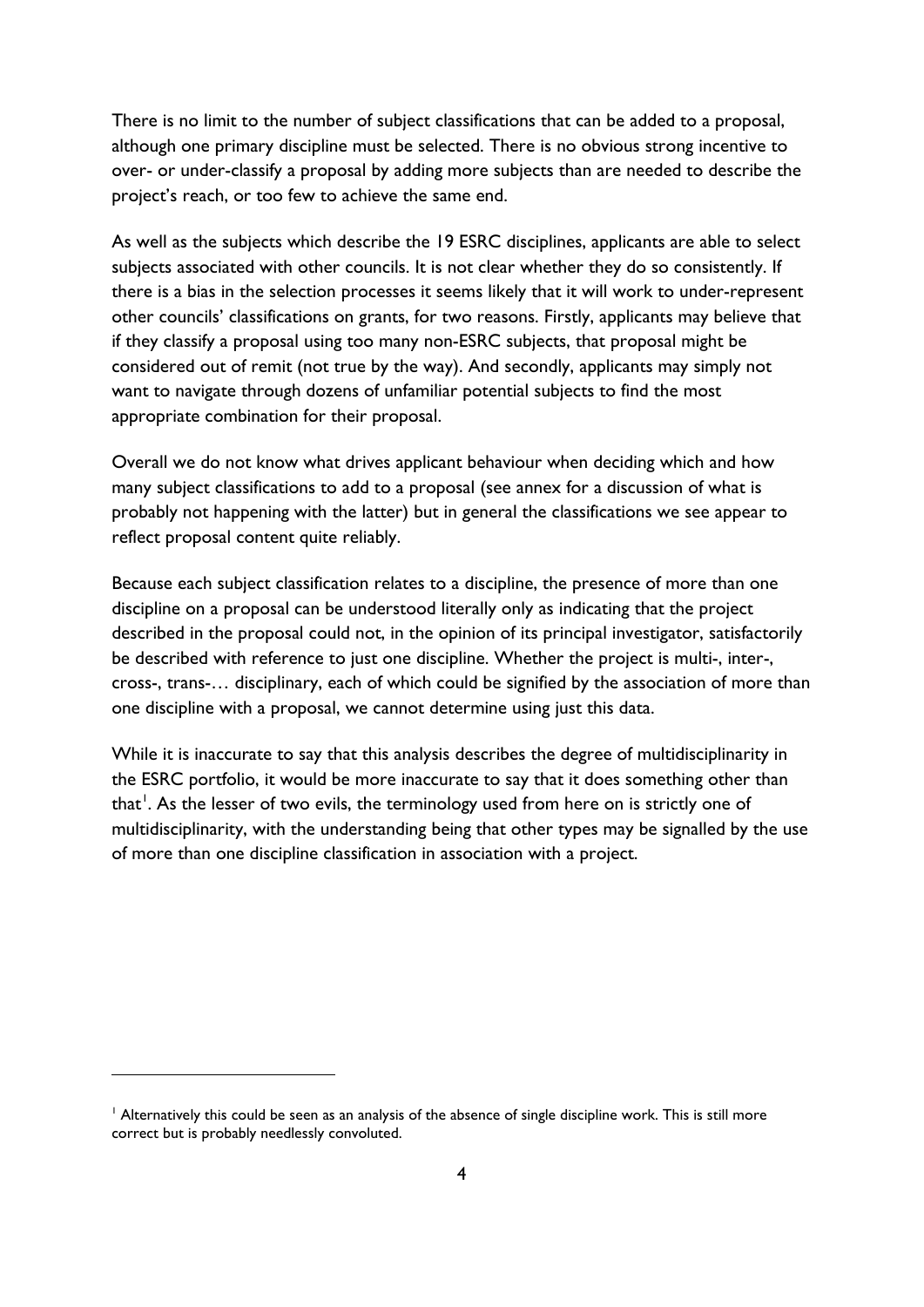## <span id="page-4-0"></span>**Results**

The counts of grants having 1, 2, 3...8 unique disciplines assigned (no grant had more than eight) are in Figure 1:



Figure 1: counts of grants (dark blue, left axis) and cumulative % of grants (yellow line, right axis) having 1 to 8 unique disciplines assigned for ESRC research grants authorised April 2011 to September 2017

The mean and median numbers of disciplines assigned per grant were 2.4 and 2 respectively.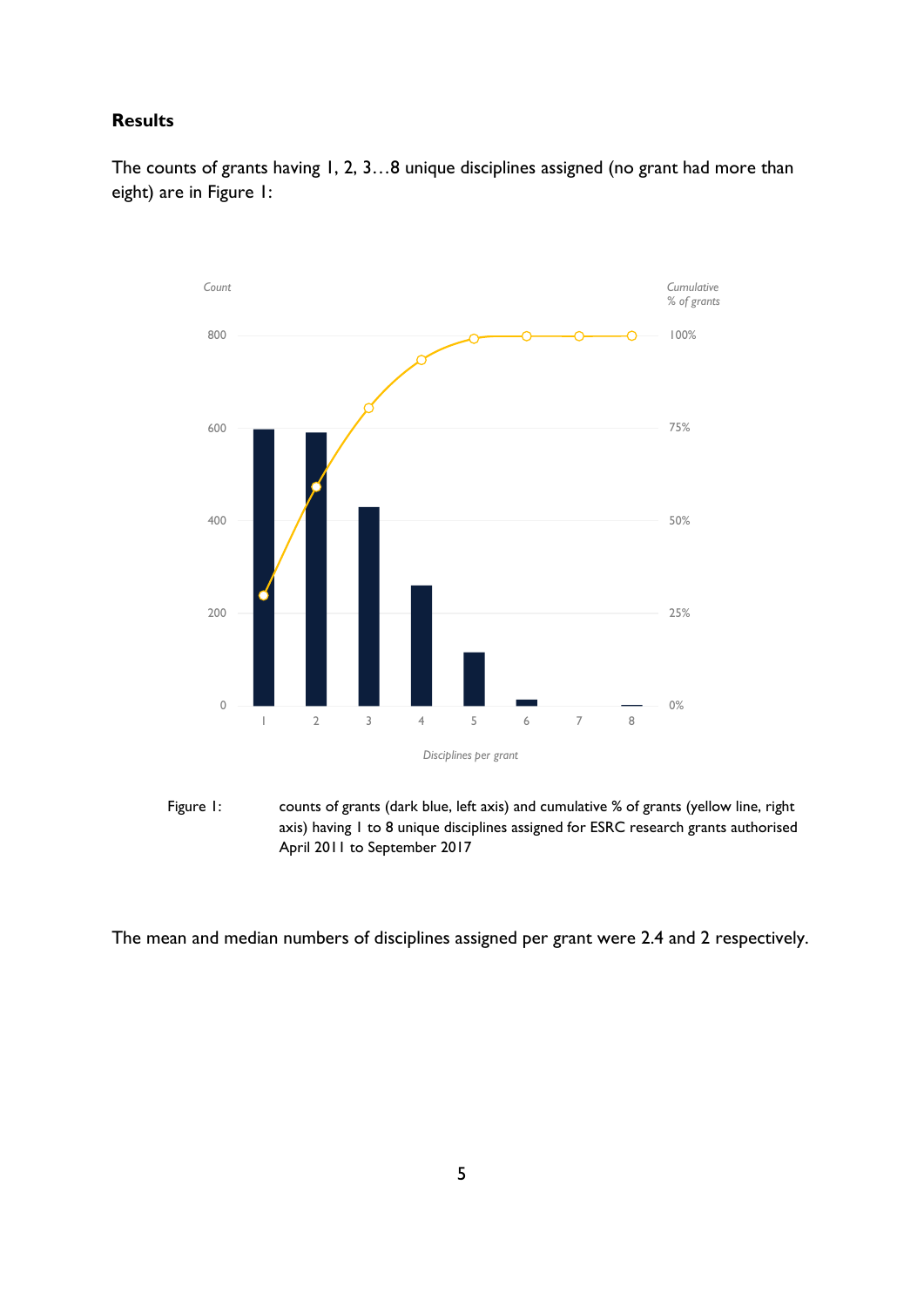A total of 63 subjects were used to classify the grants in the data set, meaning that 44 non-ESRC subjects/disciplines were used by applicants<sup>[2](#page-5-0)</sup>. This introduces the possibility of two kinds or degrees of multidisciplinarity in the portfolio, which will be reported separately:

- o grants which had more than one discipline assigned and for which all disciplines were core ESRC disciplines (ESRC multidisciplinary grants)
- o grants which had more than one discipline assigned, some of which some were not core ESRC disciplines (cross-council multidisciplinary grants)

The numbers, values and proportions in each category are:

|                                        | By number |     | By value     |     |
|----------------------------------------|-----------|-----|--------------|-----|
| <b>Single discipline, ESRC only</b>    | 598       | 30% | £203,470,000 | 22% |
| <b>ESRC</b> multidisciplinary          | 872       | 43% | £395,500,000 | 43% |
| <b>Cross-council multidisciplinary</b> | 535       | 27% | £320,680,000 | 35% |

And the same data in chart form (Figure 2):

<u>.</u>

<span id="page-5-0"></span> $2$  One of these non-ESRC disciplines is problematic. 'Demography and human geography' is a subject which conceptually combines two ESRC core disciplines but which is not in the set of 19 core ESRC disciplines. It is assigned less frequently that used to be the case, but is still used occasionally – a total of 86 times in the dataset. It seems likely that all grants classified as 'Demography and human geography' could be classified using one or both of the core ESRC disciplines of 'Demography' and 'Human geography', with knock-on effects on the proportions of cross-council multidisciplinarity and multidisciplinarity overall. The net effect is small (2 or 3% changes might be seen) but large enough that figures given should be understood as approximate only.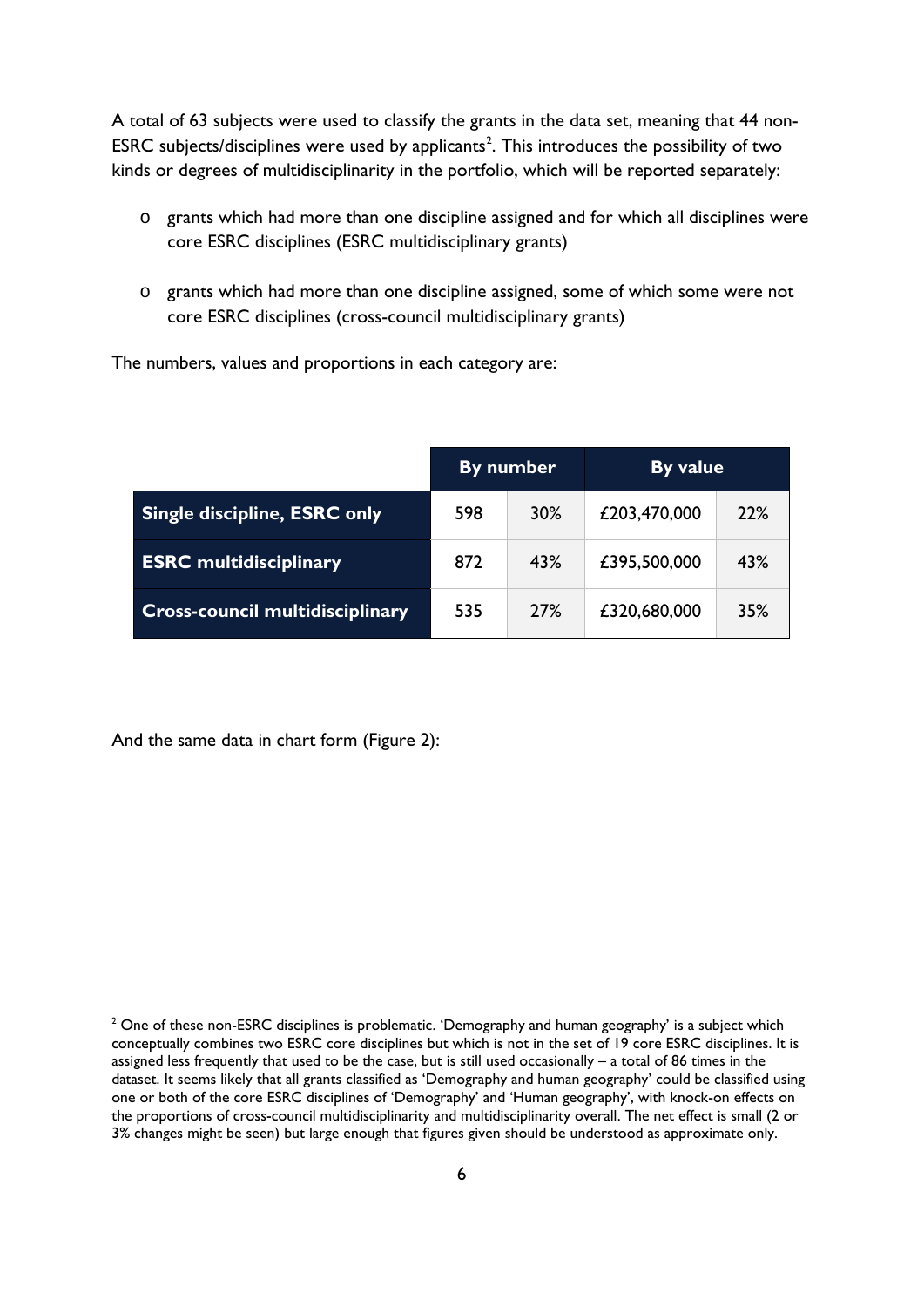

Figure 2: proportions of grants by value (top) and number (bottom) which were single discipline (dark blue), multi discipline within ESRC (yellow) and multidiscipline, cross-council (grey) for ESRC research grants authorised April 2011 to September 2017

70% of grants authorised by ESRC in the period covered by the data were multidisciplinary. 27% of grants stretched beyond ESRC's remit while 43% featured combinations of two or more social science disciplines. Only 30% of grants did not feature a degree of multidisciplinarity significant enough for it to be recorded.

As multidisciplinary projects of both kinds are in a significant majority it is not possible for there to have been large, systematic differences in success rates between multi- and single-discipline proposals<sup>[3](#page-6-0)</sup>.

Around three quarters of ESRC research project funding awarded in the period was assigned to projects which were multidisciplinary. As 78% of the funding but only 70% of the

<u>.</u>

<span id="page-6-0"></span><sup>&</sup>lt;sup>3</sup> If we make around 1000 decisions a year and have an overall success rate of around 20%, even in the most extreme case (of a 100% success rate for single-discipline proposals), multidisciplinary proposals would have a success rate no more than 5% lower than the overall average. More realistically if there were a difference it would be very small (perhaps 1-2%), certainly too small to be reliably detectable with that sample size. And of course without further evidence and analysis it would be wrong to assume that a difference in success rates, were one to exist, was *caused* by the multidisciplinary nature of proposals. Other factors will determine the final allocation of resources at least as strongly.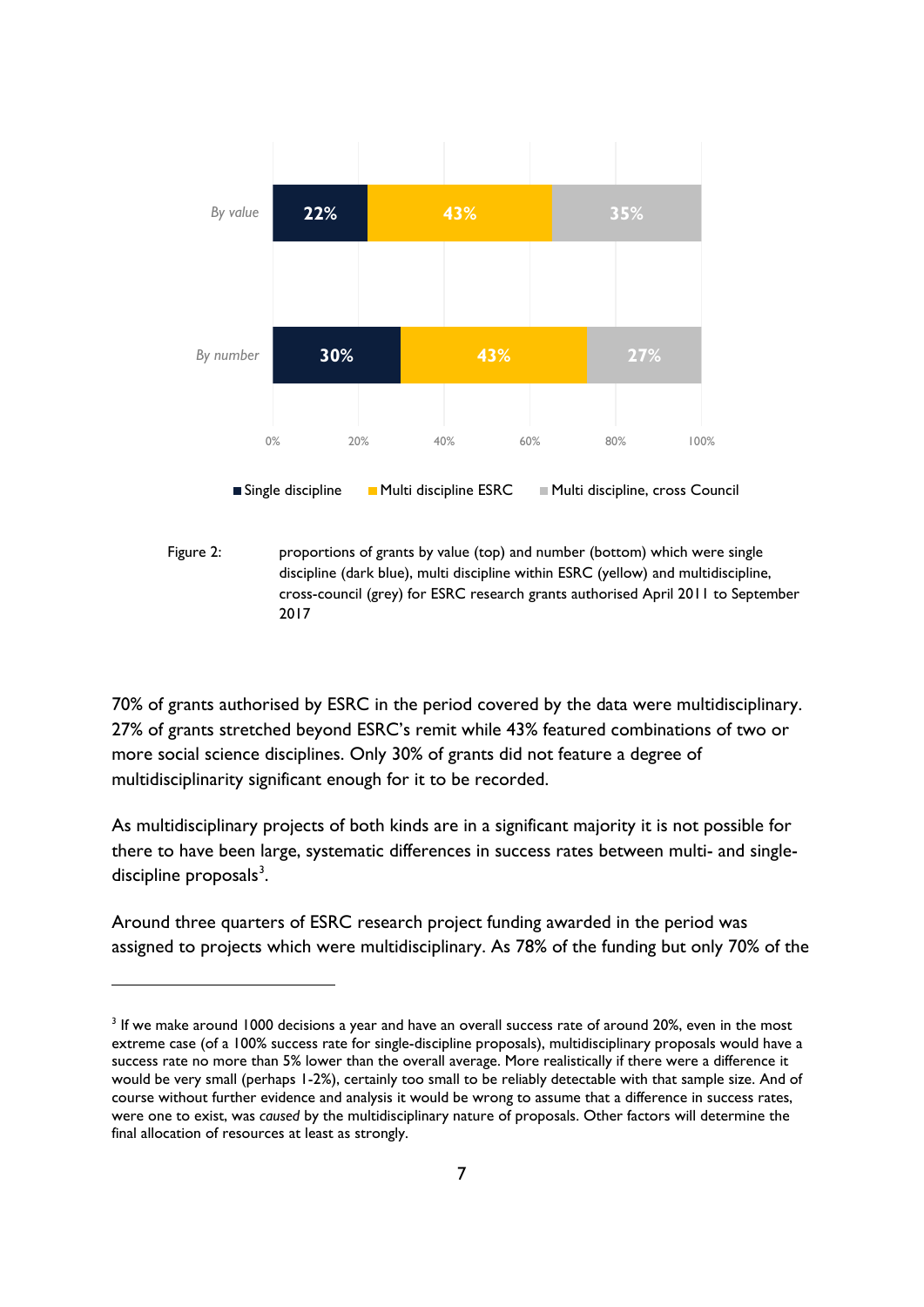grants were multidisciplinary, it is safe (and probably unsurprising) to conclude that multidisciplinary projects tend to be larger than their single-discipline counterparts.

This is true of the mean average (£340,000 vs £510,000 for single- and multidisciplinary grants) but the median averages are to all intents and purposes the same (£200,000 vs £190,000 respectively.) The greater mean average size of multidisciplinary projects reflects the presence of a few large grants, and the preponderance of multidisciplinary projects by value is at least partly associated with a tendency of larger projects to cover more disciplinary space.

> 0% 20% 40% 60% 80% 100% 0 40 80 120 160 200 1 2 3 4 5 *Cumulative % of grants Count Disciplines per grant*

The same general distribution of disciplines is found in responsive mode (Figure 3):

Figure 3: counts of 'Open Call' grants (dark blue, left axis) and cumulative % of grants (yellow line, right axis) having 1 to 8 unique disciplines assigned for ESRC research grants authorised April 2011 to September 2017

While a slightly greater proportion of grants is single discipline in responsive mode (42%) than is the case overall, again the majority of projects funded (58%) is multidisciplinary.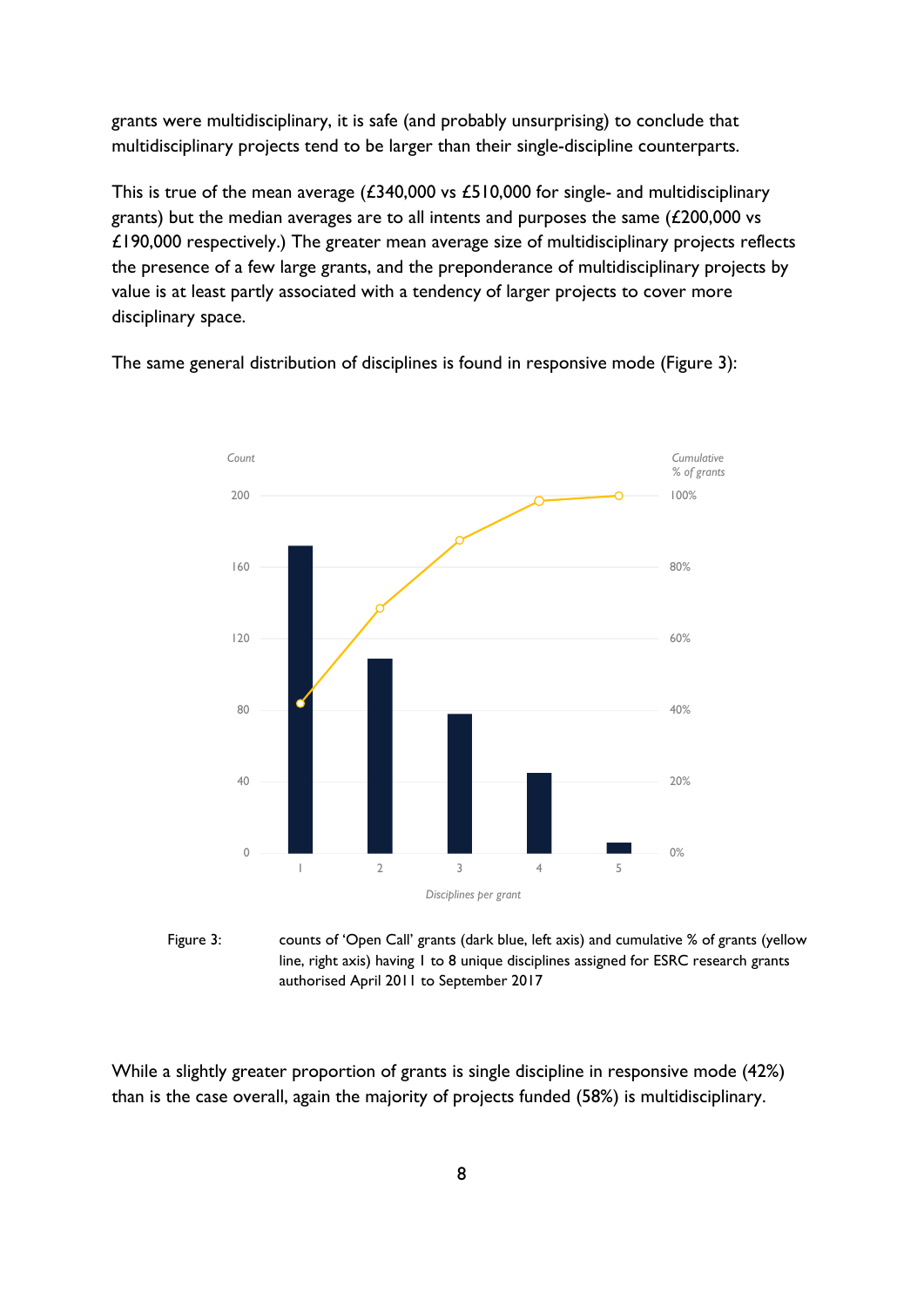#### <span id="page-8-0"></span>**Connectivity**

The presence of more than one discipline on a grant indicates a connection, of some kind, between disciplines enabled by ESRC funding. Different disciplines might be expected to have different degrees of interactivity with (as indicated by co-occurrence of) other disciplines.

The mean number of other disciplines found co-occurring on ESRC grants for each of the 19 core ESRC disciplines is shown in Figure 4:



*Mean number of co-occurring disciplines*

Figure 4: mean number of co-occurring disciplines on grants having each ESRC core discipline, for ESRC research grants authorised April 2011 to September 2017. Error bars indicate one standard deviation of the data for each discipline. Overall mean number of co-occurring disciplines (2.0) shown in yellow.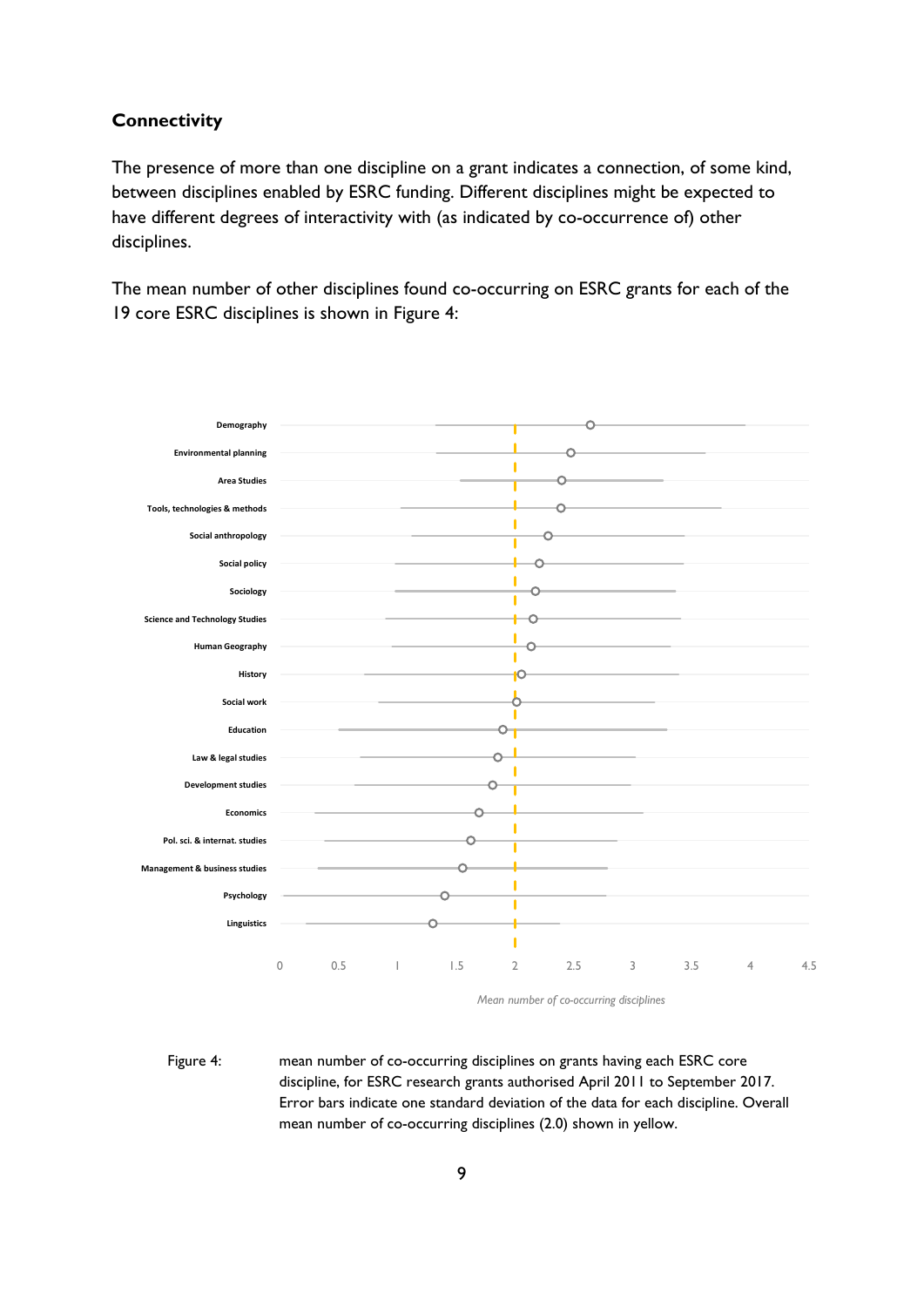While some disciplines tend to be associated with higher numbers of companion disciplines than do others, there is a wide spread in the data for each and little meaningful difference between their averages<sup>[4](#page-9-1)</sup>.

#### <span id="page-9-0"></span>**Disciplines as networks**

<u>.</u>

Disciplinary data lend themselves well to network analysis: each instance of co-occurrence of disciplines on a grant creates an edge, the disciplines themselves being nodes.

There were just under 5000 instances of co-occurrence of disciplines across the 1400 or so grants which were classified with more than one discipline. The proportions of cooccurrence which indicated connectivity within and across ESRC and other councils' remits were:

|                            |      | Count % of total |
|----------------------------|------|------------------|
| <b>ESRC - ESRC</b>         | 3165 | 65%              |
| <b>ESRC - Other RC</b>     | 47   | 30%              |
| <b>Other RC - Other RC</b> | 237  | 5%               |

The majority of instances of connectivity between disciplines were within the social sciences, with around a third being more far-flung. Only a small proportion of grants have two or more non-ESRC disciplines, identifying multidisciplinarity entirely outside the ESRC space. While multidisciplinarity pervades the ESRC portfolio, for the most part disciplinary interactions reflect our remit.

The actual network which is implicit in the data is shown in Figure 5:

<span id="page-9-1"></span><sup>4</sup> The error bars are set at one standard deviation, implying that around two thirds of that discipline's grants have a number of co-occurring disciplines in that range. This is only an approximation and clearly the actual number on each grant must be a whole number of disciplines: for example, Psychology's true range is probably 0 to 3, Area studies' is 1 to 3.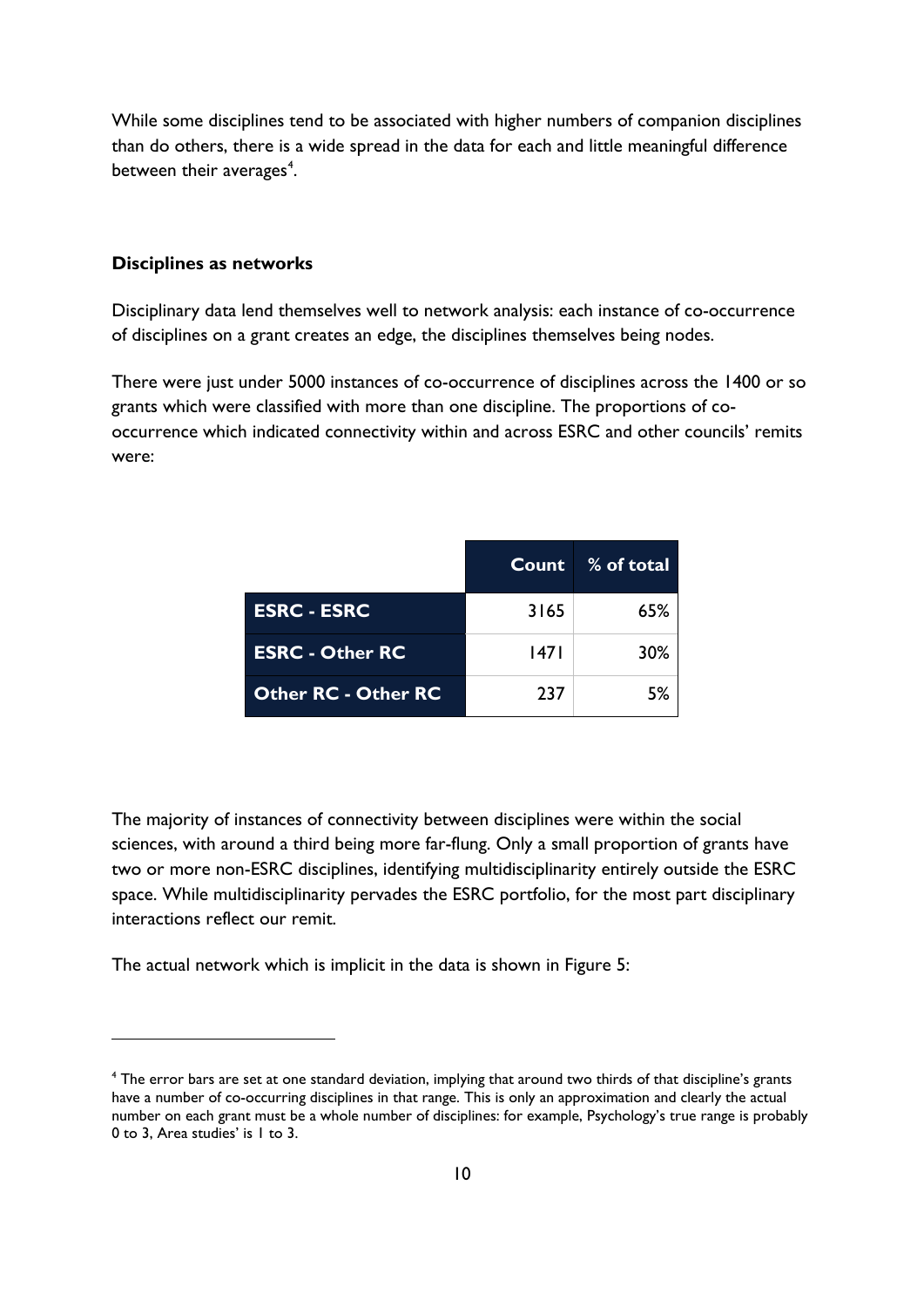

Figure 5: network diagram summarising connectivity between disciplines on ESRC research grants issued between April 2011 and September 2017. Core ESRC disciplines are in dark blue, other councils' disciplines in grey. Edge widths scaled to reflect observed co-occurrence frequency.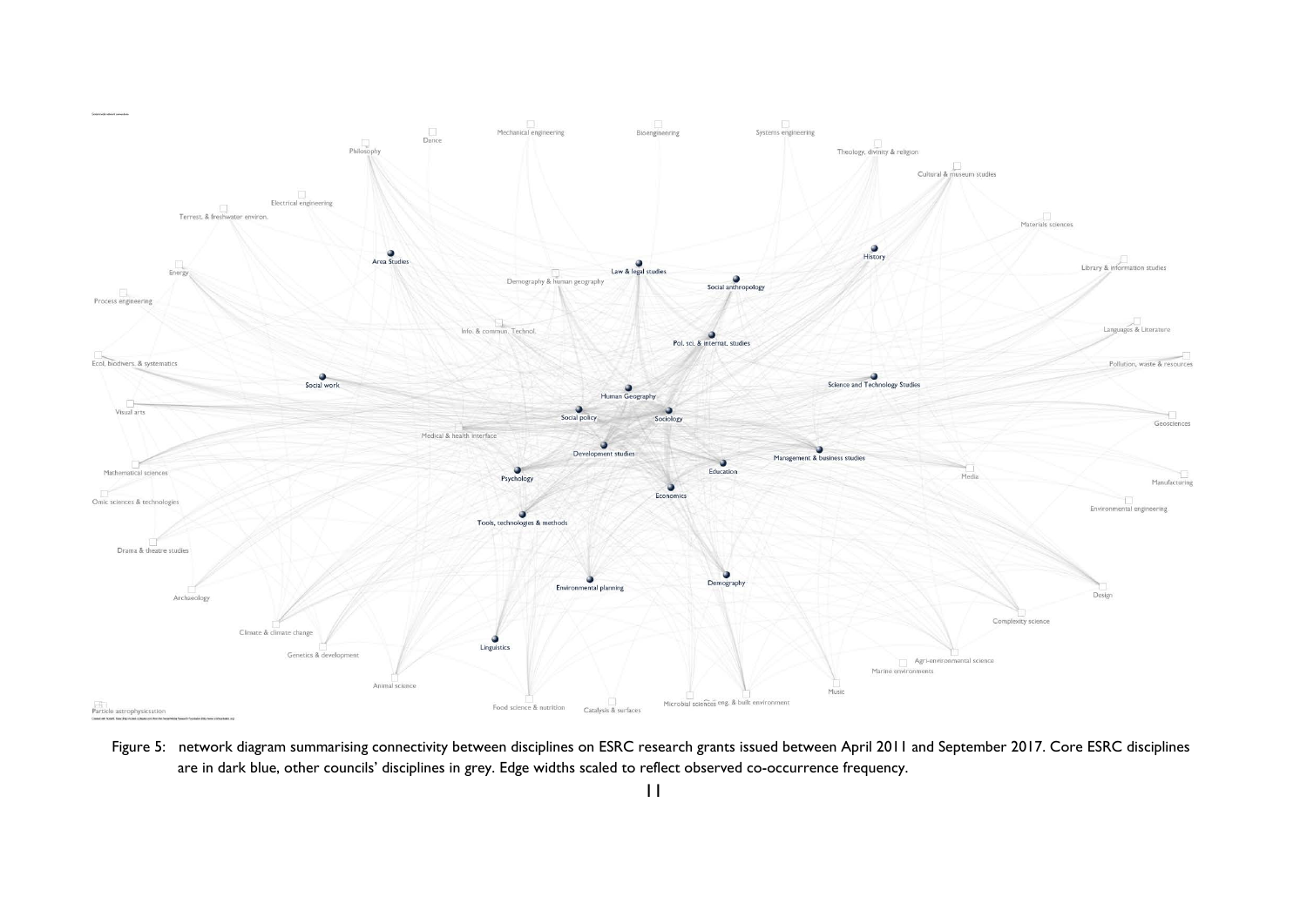There is a huge number of potential metrics which can be used to summarise and understand networks such as this. Given the nature of the data the risk of over-analysis is greater than that of under-analysis so it is probably sensible to be reasonably restrained.

The network density is 0.34, meaning that 34% of the 1953 possible links between disciplines are actually found in the data. When looking at the 19 core ESRC disciplines, this figure rises to more than 0.95, with just eight of the 171 possible combinations of core ESRC disciplines not being found at least once. The missing eight are:

- o Area studies Demography
- o Area studies Education
- o Area studies Social work
- o Demography Linguistics
- o Demography Science and technology studies
- o Environmental planning Linguistics
- o Environmental planning Social work
- o Linguistics Social work

All these involve one or more of the smaller disciplines so there is unlikely to be anything particularly amiss when the size of each discipline is taken into consideration.

At the other end of the conceptual table, the ten most frequently found co-occurrences of disciplines are:

| <b>Discipline I</b>              | <b>Discipline 2</b>              | <b>Frequency</b> |
|----------------------------------|----------------------------------|------------------|
| Social policy                    | Sociology                        | 180              |
| Political science & intl studies | Sociology                        | 106              |
| Human Geography                  | Sociology                        | 91               |
| Economics                        | Sociology                        | 88               |
| Psychology                       | Sociology                        | 84               |
| Economics                        | Social policy                    | 70               |
| <b>Education</b>                 | Sociology                        | 66               |
| Development studies              | Political science & intl studies | 6 I              |
| Education                        | Psychology                       | 60               |
| Development studies              | Sociology                        | 59               |

The highest ranked connection between an ESRC and a non-ESRC discipline is 11th, between 'Medical & health interface' and Sociology and which occurs 59 times. 'Medical &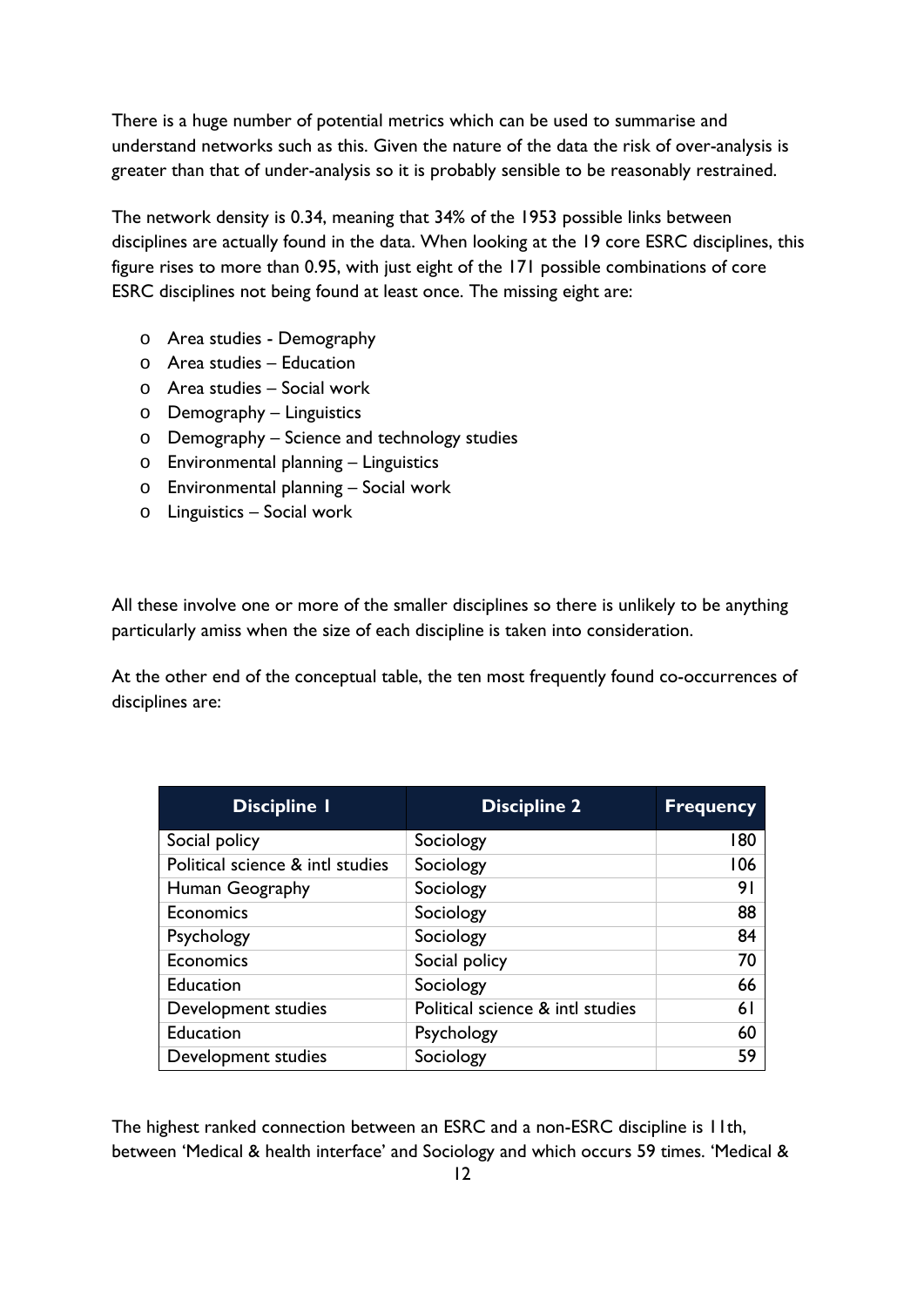health interface' also comes in at number 28, paired with Social policy (40 instances), the next highest external connection (and first non-medical discipline) being the link between 'Media' and Sociology at number 46, with 27 instances. In general the top 100 links are dominated by ESRC core disciplines. About a third of all connections found occur only once.

This and the chart both tend to suggest a relatively active culture of interaction between social sciences and medicine, ICT and media studies, at least within ESRC grants and relative to other potential interactions.

The key metrics for the disciplines within our network are described below.

The **degree** of a node is the number of connections it has with other nodes. The ESRC discipline with the greatest degree is Psychology, with 47, that with the least being Social work, with 19.

The **betweenness centrality** of a node reflects the extent to which that node sits on paths between other nodes, and so the extent to which that node exerts 'control' over the network. The ESRC discipline with the highest betweenness centrality is Psychology (189), the lowest is Linguistics (3). Despite not being an ESRC discipline, 'Climate and climate change' has the fifth largest overall betweenness centrality (65).

The **closeness centrality** of a node reflects the distance of a node from all other nodes in the network. The ESRC discipline with the largest closeness centrality (and hence the one which is closest in this sense to all others) is Psychology (0.14) although there is very little variation in this metric across the ESRC disciplines.

The **PageRank** of a node reflects its importance in the network by incorporating information on the importance of the nodes to which it is connected. The discipline with the highest PageRank measure is Psychology (2.2) and the lowest is Social work (0.84).

The **clustering coefficient** gives an indication of the extent to which a node forms closed groups with other nodes, by linking to nodes which are themselves linked to each other (a sort of echo chamber measure.) The ESRC discipline with the highest clustering coefficient is Social work (0.94) and the lowest is Psychology (0.48).

In general larger disciplines tend to have more influence over, or to be more central to, the network. This will to some extent be because they receive more grants and so have a greater opportunity to form links with other disciplines.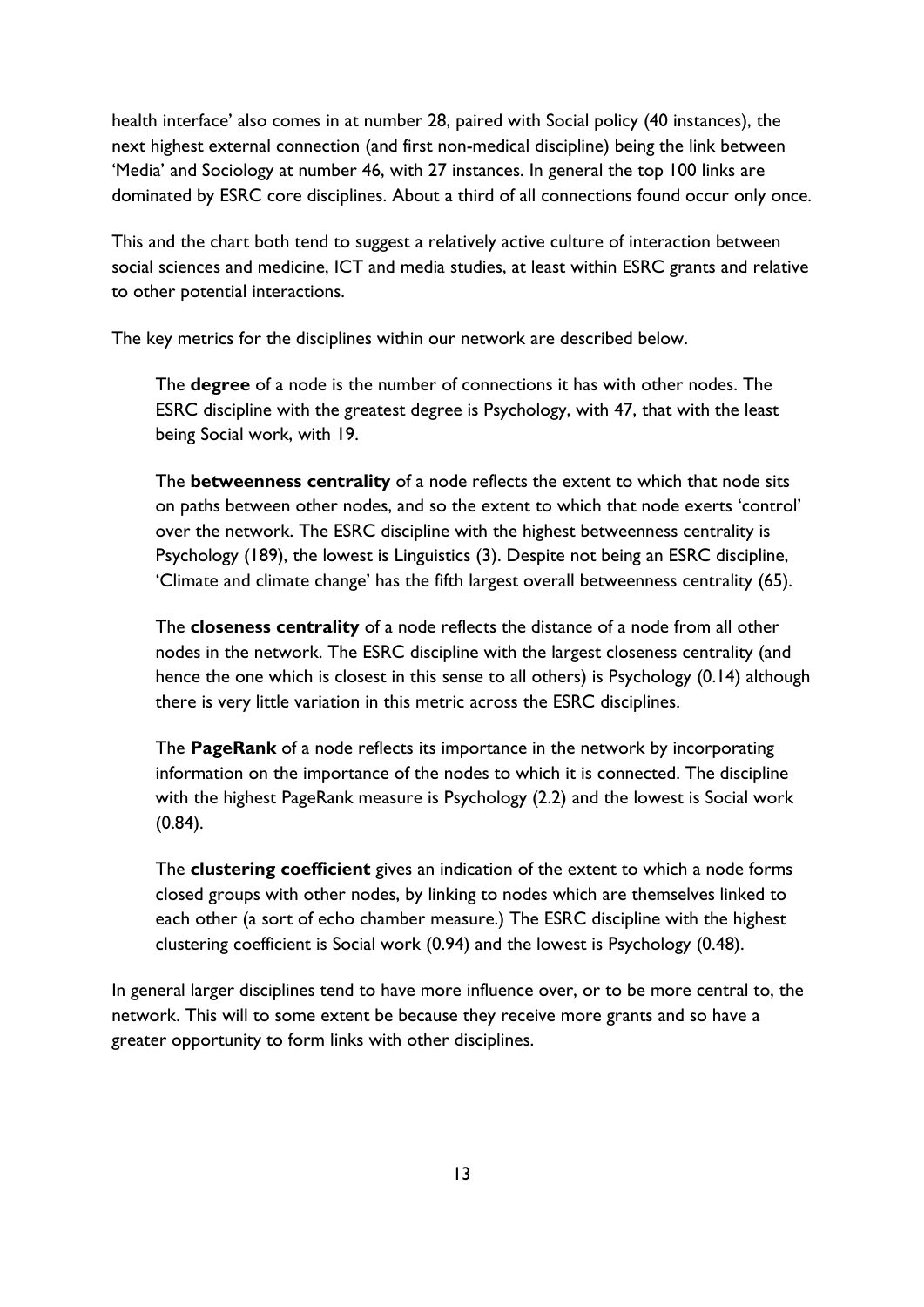## <span id="page-13-0"></span>**Conclusions**

The headline figure – that around 70% of the projects that ESRC funds support interactions of some kind between two or more disciplines – may surprise many. But it is clearly good news. As is the fact that a proposal to ESRC that crosses disciplines is no more or less likely to succeed than is a similar proposal that sticks within a single subject.

We know that 10% of the funding that we provide every year is consciously directed to grants in support of cross-council activity $^5$  $^5$ . But we now also know that 35% of our funding features some degree of cross-council multidisciplinarity. Much of what ESRC does to support working across council remits happens either quite naturally, or in response to the strategic priorities that we identify in partnership with the research and user communities. For ESRC at least, most cross-council funding is not the result of cross-council activity.

That's not to say that ESRC has multidisciplinary peer review cracked, or that it's easy to apply for or assess multidisciplinary proposals fairly, or that we don't need to do more. There are some aspects of multidisciplinary application behaviour which are likely to be more intractable. But this core part of our business seems to be on quite solid ground.

-

<span id="page-13-1"></span><sup>&</sup>lt;sup>5</sup> Internal analysis of ESRC spending in FY 2016-17.